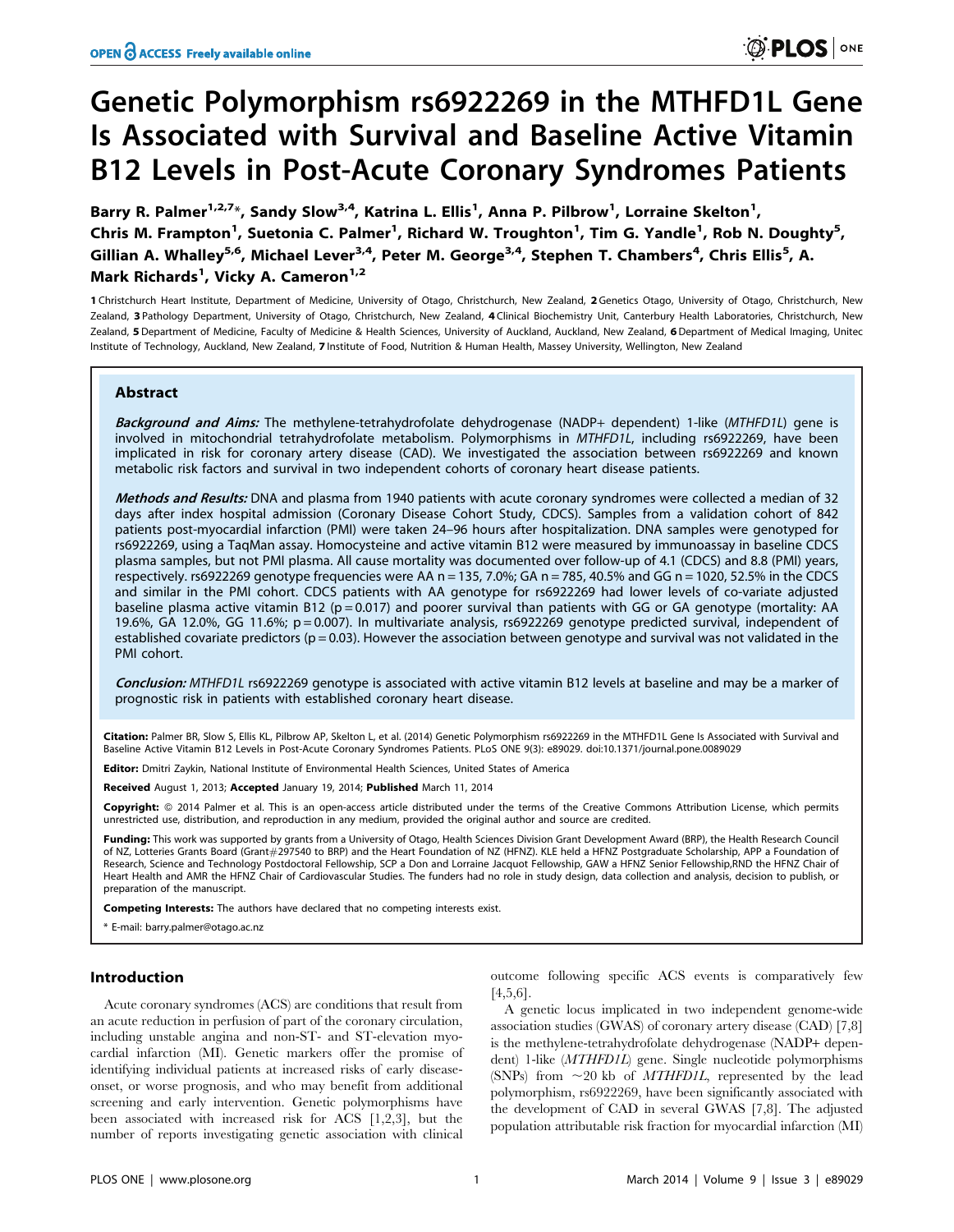from the German MI Family Study was reported as 11%  $(p=0.009)$  for the rs6922269 A allele [8], and a recent metaanalysis confirmed its association with CHD risk [9].

Although rs6922269 has been associated with risk of developing CAD in several GWAS, genetic association studies of rs6922269 with clinical outcome in patients with established CAD are limited [10,11]. We hypothesized that rs6922269 would be associated with mortality after hospital admission for ACS, and investigated its association with baseline characteristics, natriuretic peptides, other clinical risk factors and survival in a cohort of 1940 patients recruited after hospital admission for ACS and followed for over 4 years. We then sought validation of our findings in an independent cohort of 842 post-MI patients followed for 8.8 years. To investigate association with relevant metabolic risk factors we hypothesized that homocysteine and active vitamin B12 plasma levels would be perturbed in patients with the high-risk genotype of rs6922269, reflecting the role of MTHFD1L in folate metabolism. Availability of suitable plasma samples limited these folate pathway metabolite assays to a subset of the CDCS cohort.

#### Methods

#### Study population

Coronary Disease Cohort Study. The Coronary Disease Cohort Study (CDCS) recruited 1940 patients after admission to Christchurch or Auckland City Hospitals with a diagnosis of ACS, between July 2002 and January 2009. Inclusion criteria have been described previously [12]. Patients were excluded from the study if they had a severe co-morbidity that limited their life expectancy to  $\leq$  3 years (eg. end-stage renal failure, cancer). The aim of the study

was to include a broad spectrum of age, both genders and significant sub-groups with established risk factors for CHD including those with hypertension and diabetes. Plasma was collected at a baseline clinic, at a median 32 days after the index admission for ACS. We collected demographic and clinical data at baseline including blood pressure, height, weight, ECG, echocardiography, family and personal medical history and medication. Plasma samples were assayed for BNP and NT-proBNP. Patients were followed for a median of 4.06 (range 0.12–7.92) years. Patients attended follow-up clinics 3–5 months and 12–14 months post-onset of ACS and participants completed questionnaires at two years and three years post-discharge. Standardized transthoracic echocardiography was performed using a GE Vivid 3 ultrasound system (GE Medical Systems, Auckland) at Christchurch Hospital and an ATL HDI 5000 (Philips Healthcare, Sydney) at Auckland City Hospital as described previously [5]. The New Zealand Multi-Region Ethics Committee approved the study. All participating patients provided written, informed consent.

**Post-Myocardial Infarction Study.** Patients  $(n = 842)$  were recruited into the Post-Myocardial Infarction (PMI) study between November 1994 and June 2001. The study assessed the prognostic utility of a range of circulating biomarkers after MI and has been described in detail elsewhere [13]. Acute MI (including ST elevation, STEMI, and non-ST elevation infarction, NSTEMI) was defined by the presence of typical cardiac ischemic symptoms, ischemic change in two or more contiguous EKG leads, and peak elevation of plasma creatine kinase >400 U/L. Patients were excluded if they were  $>80$  years, had cardiogenic shock or did not survive the first 24 hours after admission. Although not an inclusion criterion, all patients were troponin  $T$  positive  $(0.1 \mu g)$ 



Figure 1. A boxplot comparison of log-transformed plasma active vitamin B12 levels at baseline post-admssion in rs6922269 genotype groups. The p-value compares data adjusted for age and hypertensive status. § Geometric means. doi:10.1371/journal.pone.0089029.g001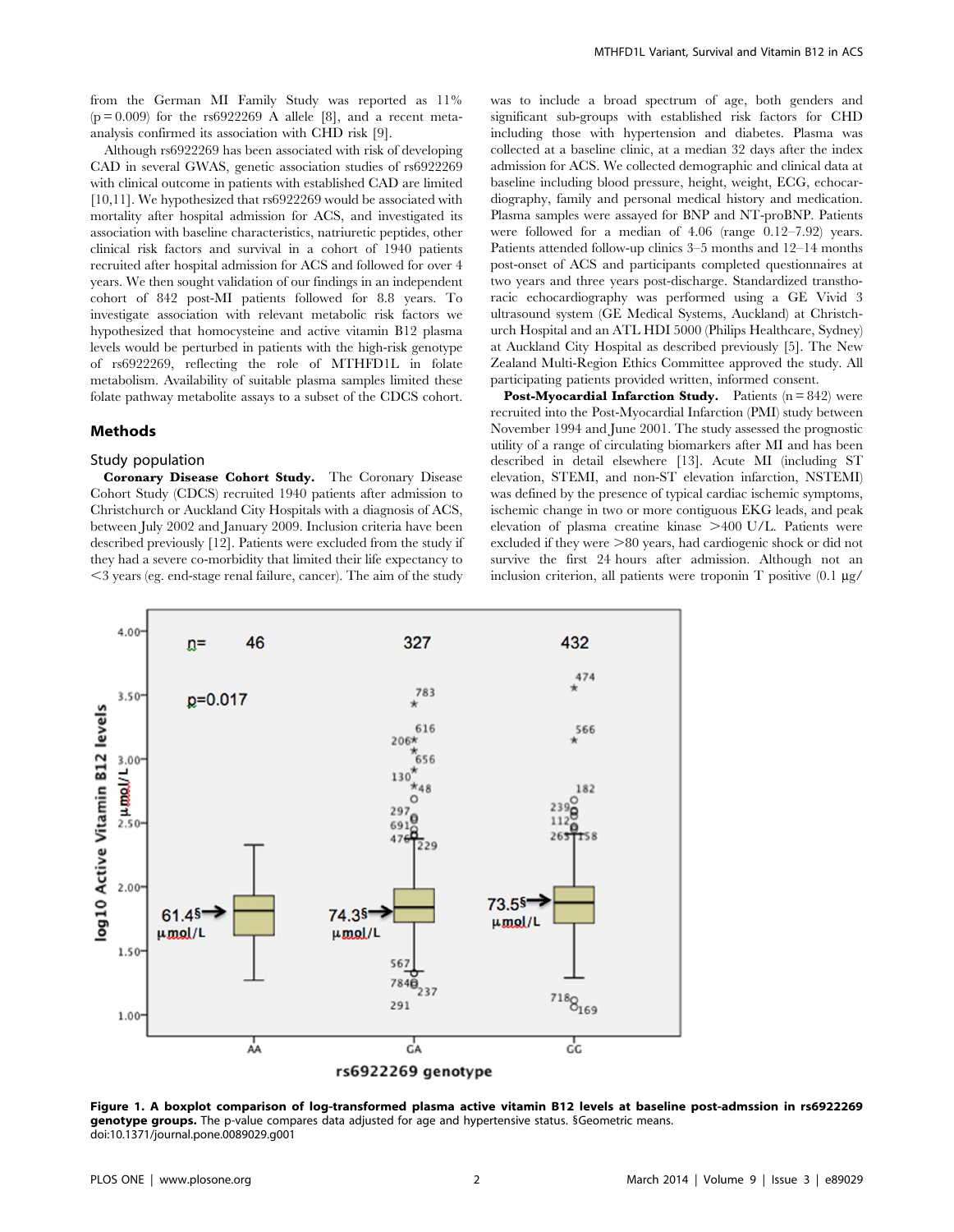

Figure 2. Kaplan-Meier survival analysis of CDCS cohort patients stratified by rs6922269 genotype. doi:10.1371/journal.pone.0089029.g002

L). Median follow-up was 8.8 (0.1–13.0) years. The Canterbury Ethics Committee approved the study, and participating patients provided written informed consent.

# Clinical events

Clinical events were determined from recruitment questionnaires, planned follow-up clinic visits, consultation of patient notes, the National Health Information Service and hospital Patient Management System databases. Survival times were calculated from the date of index admission. The investigation conforms to the principles outlined in the Declaration of Helsinki and Title 45, U.S. Code of Federal Regulations, Part 46.

## Neurohormone and analyte measurements

Plasma samples were collected and stored in sealed tubes at - $80^{\circ}$ C. Circulating levels of natriuretic peptides were assayed as previously described [13]. NTproBNP plasma levels were stable for at least 18 months under these conditions. Plasma samples from each subject were analysed soon after the patient's 12-month clinic, so storage times from collection to analysis were similar in the two studies. Three sets of QC samples were measured in each assay and were overlapped with new QC samples for subsequent batches. No long-term drift was noted in the assay with QC samples. Sample storage is therefore unlikely to have influenced our results. Levels of creatine kinase (CK) and troponin T were measured using ELISA kits (Roche Diagnostics, Auckland). Homocysteine and active vitamin B12 were assayed by immunoassay on an automated Abbott ARCHITECT ci8200 Analyzer (Abbott Laboratories) by standard kit procedures in a laboratory accredited by International Accreditation New Zealand.

# DNA Extraction and rs6922269 polymorphism genotyping

Extraction of genomic DNA for genotyping was performed as described previously [5]. DNA samples were genotyped for the rs6922269 polymorphism in 10  $\mu$ L reaction volumes using allelespecific TaqMan genotyping probes (Applied Biosystems, USA), including  $1 \times$  Thermo qPCR ROX Mix (Thermo, UK) and 100 ng of genomic DNA in a Roche LC480 (Roche Diagnostics, Auckland).

#### Statistical analysis

Univariate analyses to test for associations between rs6922269 genotype and demographic, neurohormonal and echocardiographic measurements were performed using  $\chi^2$  and ANOVA tests. Skewed data were log-transformed before analysis and geometric means with 95% confidence intervals reported. The survival of genotype groups was compared using Kaplan-Meier analysis and the log-rank test. Independent associations between genotype and survival were tested using Cox proportional hazards multivariate analysis including the following established predictors; age [14,15], gender [16], previous MI [15], antecedent hypertension [17], drug treatment [18], physical activity [19], and NTproBNP levels [13]. We dichotomized plasma NT-proBNP levels above and below median values as previously described [20], to investigate any interaction between rs6922269 genotype and NTproBNP levels. Ethnicity was self-declared and categorized as Maori/Pacific Islander, European, Other or Unknown. The study had power to detect a HR of  $>1.81$  as statistically significant (two tailed  $p<0.05$ , 80% power) in the CDCS cohort. An additive genetic model was used unless stated otherwise. All analyses were performed using SPSS version 19 (SPSS Inc. Chicago, IL). Statistical significance was set at the 5% level ( $p<0.05$ ).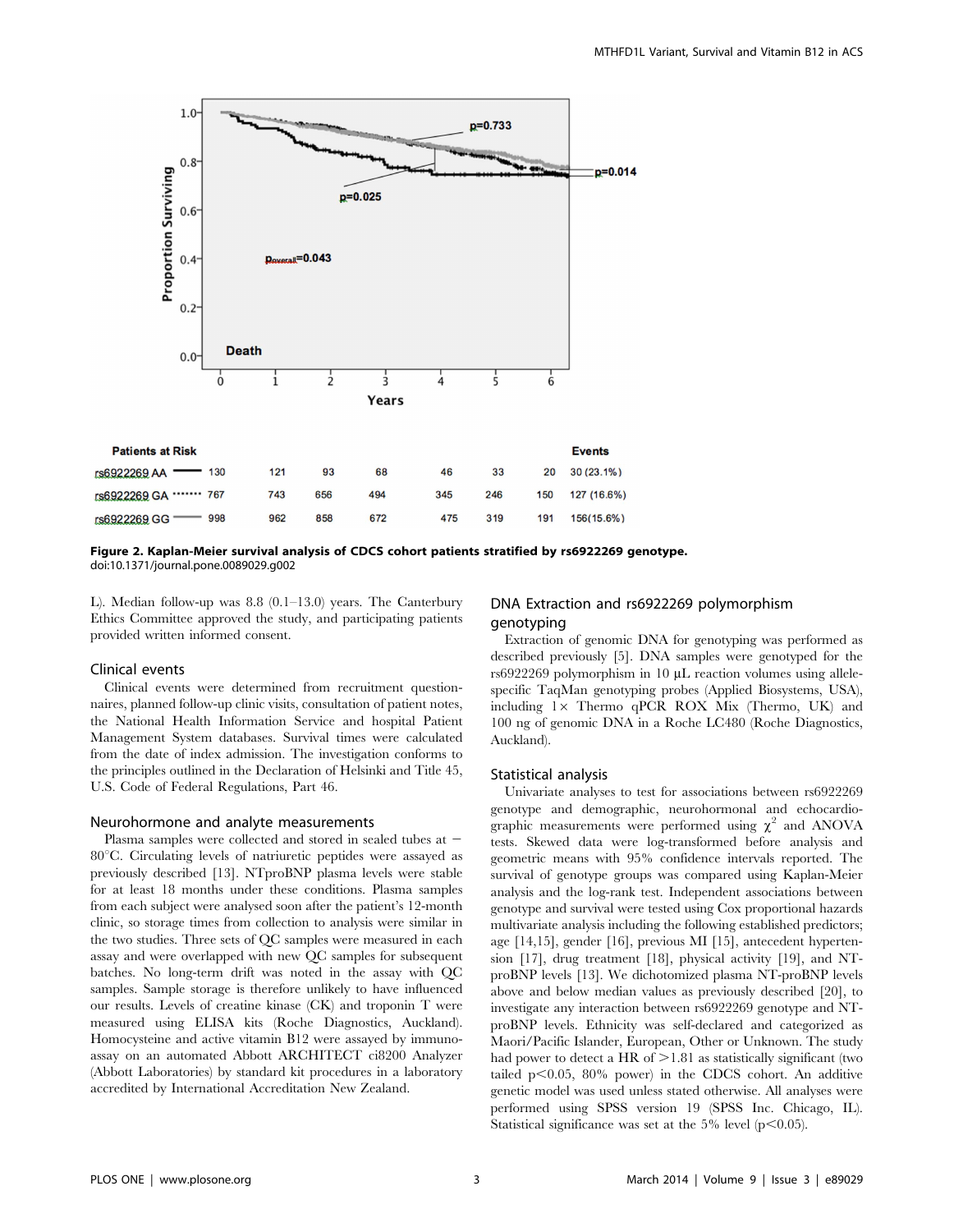

Figure 3. Kaplan-Meier analysis of event free survival to a) first HF admission, b) first NSTEMI admission stratified by rs6922269 genotype.

doi:10.1371/journal.pone.0089029.g003

#### Results

## rs6922269 Genotype and CDCS cohort data

Genotypes were obtained for 1940 patients from the CDCS cohort for the MTHFD1L rs6922269 SNP. Baseline patient characteristics for each genotype group are shown in Table S1 in File S1. Genotype frequencies were AA, 7.0%; GA, 40.5% and GG, 52.5% (minor allele frequency = 0.272) and conformed to the Hardy-Weinberg equilibrium (p = 0.9998). Minor allele frequency (MAF) did not differ between ethnic groups in either cohort (p> 0.134). Patients with AA genotype had markedly higher plasma creatinine at baseline  $(p = 0.008)$  and trended towards having lower LVEF ( $p = 0.086$ ). Active vitamin B12 levels assayed from plasma samples taken at the patients' baseline clinic were lower in patients with AA genotype when adjusted for age and hypertensive status (Figure 1). Correction for multiple testing transformed these p-values to  $>0.05$ . No significant association with homocysteine levels at baseline was detected.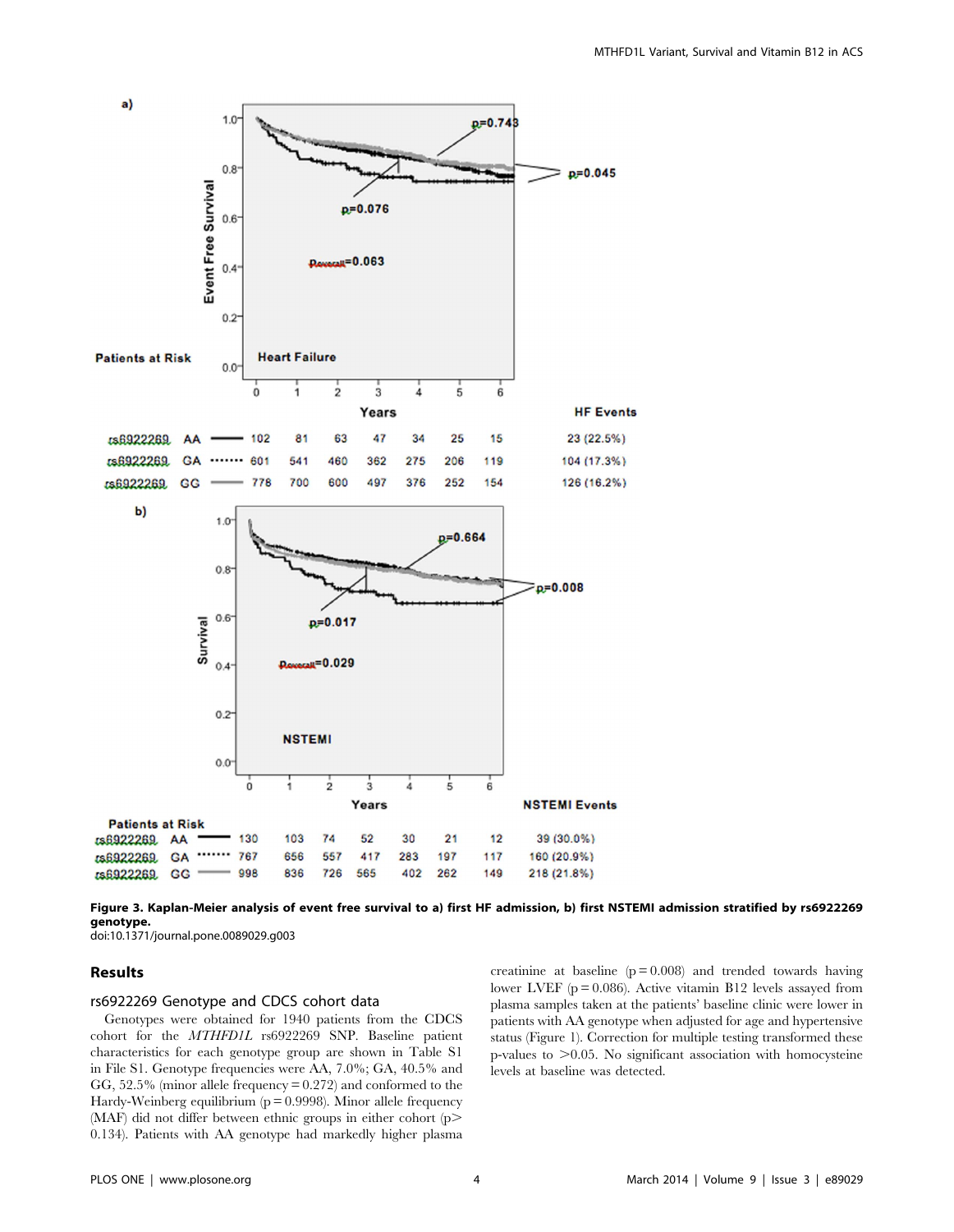

Figure 4. Kaplan-Meier survival analysis of CDCS cohort stratified by rs6922269 genotype a) in patients with above median BNP levels, b) in patients with below median BNP levels.

doi:10.1371/journal.pone.0089029.g004

# rs6922269 Genotype and clinical outcome in the CDCS cohort

Survival in the patients with GG and GA genotypes was similar over the course of the follow-up period of a median of 4.06 (0.12– 7.92) years, and was significantly greater than the AA patient group (mortality: AA 23.1%, GA 16.6%, GG 15.6%;  $p = 0.043$ ) (Figure 2). An allelic test for association with survival was also significant ( $p = 0.035$ ). rs $6922269$  genotype was significantly associated with first admission for NSTEMI (AA 28.1%, GA 21.5%, GG 22.4%;  $p = 0.029$  and trended towards association with first admission for heart failure (AA 22.3%, GA 17.2%, GG 15.7%;  $p = 0.063$  (Figure 3), but not admission for acute MI, STEMI, unstable angina or stroke  $(p>0.122)$ .

In multivariate analysis, rs6922269 genotype was an independent predictor of mortality in a Cox proportional hazards model including age, gender, ethnicity, antecedent hypertension, prior MI, physical activity score, statin and  $\beta$ -blocker treatment and plasma BNP levels (Table S2 in File S1). Genotype was a significant predictor of mortality ( $p_{overall} = 0.049$ ; AA versus GG HR = 1.63, p = 0.025; GA versus GG HR = 1.22, p = 0.125; AA versus GA/GG HR = 1.23, p = 0.053). The Kaplan-Meier plots shown in Figure 4 illustrate that the majority of mortality occurred in the group of patients with above median NT-proBNP levels at baseline and genotype was significantly associated with mortality in this subgroup. This interaction was also significant ( $p = 0.001$ ).

# rs6922269 Genotype and the PMI cohort

In order to validate the results from the CDCS cohort, 842 patients from the PMI cohort were genotyped for rs6922269. Genotype frequencies were AA 6.7%, GA 39.4% and GG 53.9% (MAF = 0.264). Patient characteristics for the PMI cohort stratified by genotype are shown in Table S3 in File S1. The prevalence of prior MI was greater in patients with an AA genotype  $(p = 0.025)$ and treatment at discharge with lipid lowering drugs trended towards being more common in this group also  $(p = 0.067)$ . Survival over a median 8.8 (0.1–13.0) years follow-up was not significantly associated with rs6922269 genotype or alleles in the PMI cohort, either in a univariate (Figure 5) or multivariate analysis (Table S4 in File S1). Survival was not associated with genotype in either strata after dichotomization of the cohort by median NT-proBNP level  $(p>0.45)$ , or presence or absence of a diagnosis of ST-elevation MI ( $p$  $>$ 0.56). However, if follow-up was truncated at 6 years and A-allele carriers grouped there was a trend towards an association between genotype and survival  $(n = 842,$  mortality: GG, 14.6% GA/AA 18.8%, p = 0.094). Suitable plasma samples were not available at the time of data generation, to allow assay for homocysteine and/or active vitamin B12 in the PMI study.

# **Discussion**

Mortality in patients with the AA genotype for rs6922269 was significantly greater than patients with GA or GG genotype in the CDCS cohort, limited to those patients with above median NTproBNP levels at baseline, suggesting rs6922269 genotype may be useful in further risk stratification of these patients, already with a poor prognosis. Possibly only those with high NT-proBNP express the additional genetic risk of AA genotype, potentially mediated through vitamin B12 levels. Patients with an AA genotype had higher plasma creatinine levels and lower active vitamin B12 levels at baseline, indicating poorer kidney function and higher CVD risk. Inclusion of rs6922269 genotype in a Cox proportional hazards model including established predictors of mortality from similar cohorts, demonstrated genotype was an independent predictor of mortality.

The prognostic value of the rs6922269 genotype for mortality was not strongly replicated in the PMI cohort. While a hint of an allele-A dominant association with PMI cohort mortality prior to 6 years of follow-up was detected, this was much weaker than the association with mortality observed in the CDCS cohort.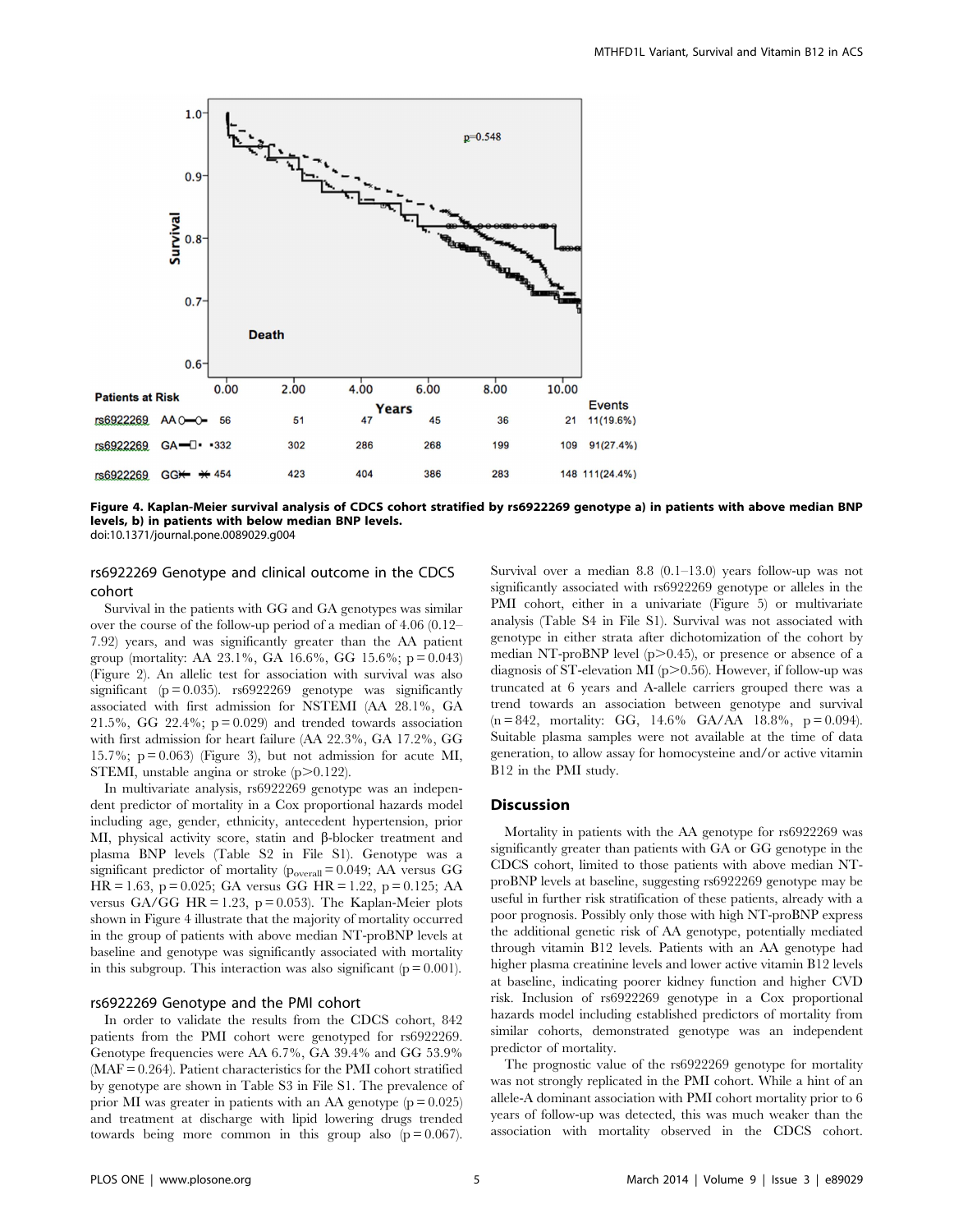#### a) Above median BNP



b) Below median BNP



Figure 5. Kaplan-Meier survival analysis of PMI cohort patients stratified by rs6922269 genotype. doi:10.1371/journal.pone.0089029.g005

Differences between the cohorts may have obscured a genetic association, such as the much longer follow-up period, smaller size of the PMI cohort and a much more frequent diagnosis of STEMI in PMI patients (CDCS 9.6%; PMI 82.2%). However, subgroup analysis did not reveal an association with genotype in the PMI NSTEMI subgroup.

While the functional effect of rs6922269 is currently unknown, a possible mechanism through which MTHFD1L polymorphisms may affect CHD risk, and potentially clinical outcomes, is by influencing folate pathway metabolite levels. When adjusted for age and hypertensive status a significant association between active vitamin B12 levels and rs6922269 genotype is revealed. While